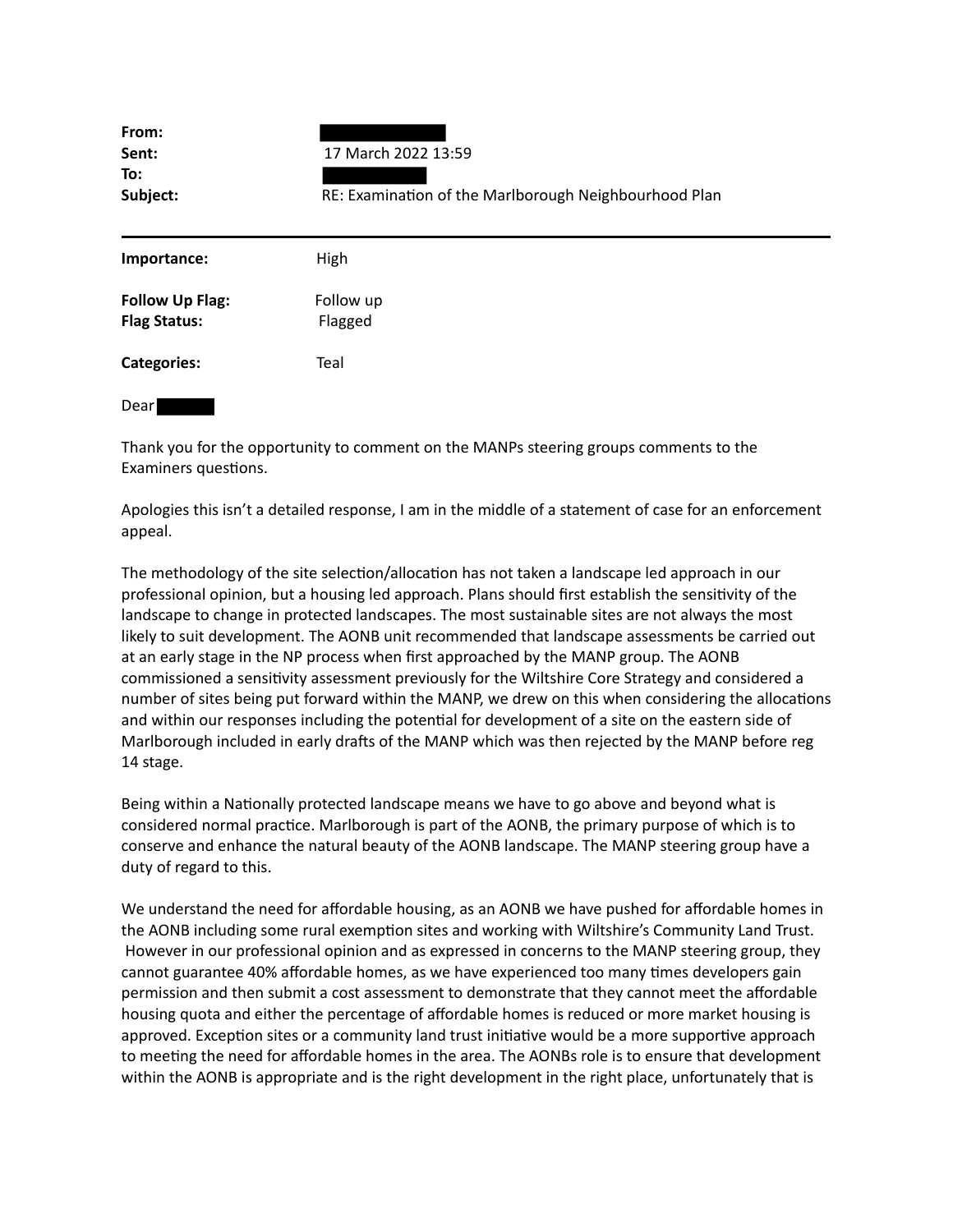not the case with some of the site put forward within the MANP and this is reflected in our comments to this and the Wiltshire local plan review.

## MARL1 – Land rear of Salisbury Road

The AONB unit would disagree with the MANP Steering group that the site is of the same characteristics as that of the current Salisbury road allocation (an allocation which demonstrates how indicative plans at outline stage are nothing like what gets developed). Wiltshire LPA were in agreement with our assessment of the site and its detached character from the wider valley and Marlborough itself. Mitigation measures are being used to justify the allocation which is not the right method to follow, mitigation should be used as away to conserve and enhance a site and not to hide/screen it. This site is of value and goes beyond that of mere countryside.

## MARL 18 – Dark skies

The AONB encouraged the MANP steering group to address lighting and dark skies in the MANP in our first response to the draft document and worked with the MANP to develop a policy that was clear and had a set vision. Marlborough is one of the worst areas for light pollution in the AONB, some of this will be improved as Wiltshire Council move through the county upgrading street lights which significantly reduces upward light spill. However more needs to be done to raise awareness of dark skies, a special quality of the AONB and to ensure that any lighting considered within future developments are necessary and essential. We have produced a dark skies position statement and a good lighting guide which demonstrates how to position lights and what type and intensity (Kelvins and LUX) are appropriate for the protected landscape.

I hope this aids in the examiners considerations of the MANP and if you require more from us please do not hesitate to contact me.

Kind regards

## Principal Landscape and Planning Officer

**North Wessex Downs Area of Outstanding Natural Beauty** Units 3 and 4 Denford Manor Lower Denford Hungerford Berks RG17 0UN

- T: 01488 680455 (direct dial)
- T: 01488 685440 (switchboard)